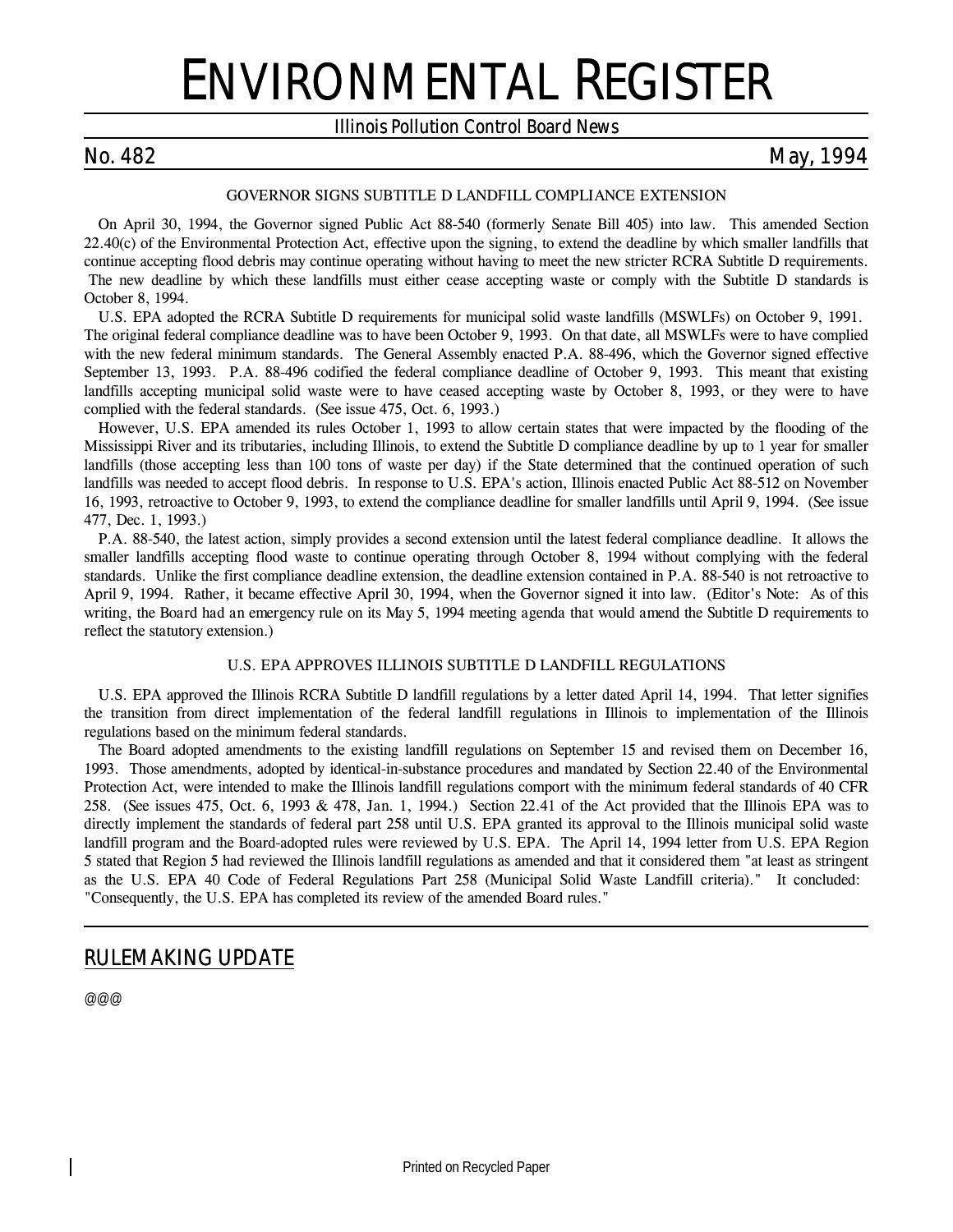### **ENVIRONMENTAL INFORMATION SERVICES AVAILABLE FROM THE BOARD**

**The Board has the following information available:**

**POLLUTION CONTROL BOARD ELECTRONIC BULLETIN BOARD SYSTEM (BBS).** The Pollution Control Board operates an electronic BBS at 312-814-1590. The BBS is available 24 hours a day, 7 days a week, to anyone with access to a computer and a modem - there is no charge for access to the BBS. The best communications settings are 8 data bits (or data length 8), no parity (or parity = none) and 1 stop bit, i.e.,  $8-N-1$ . The best terminal emulation is ANSI-BBS or just ANSI. The BBS contains Board Agendas, Environmental Registers, Annual Reports, and various documents about the Board. You may download these documents to your computer. For additional information contact Don Brown at the Board Offices 312-814-3461.

**SUBSCRIPTION SERVICE OF BOARD OPINIONS AND ORDERS.** The subscription service comprises all the Opinions and Orders issued by the Pollution Control Board in a fiscal year (July 1 through June 30). The Board meets approximately twice monthly in order to issue Opinions and Orders. Usually no later than the end of each month, a volume is issued containing the Opinions and Orders of the Board from the preceding month.

**HARD COPIES OF BOARD OPINIONS AND ORDERS FOR FISCAL YEAR 1993** (July 1, 1992 through June 30, 1993) **ARE AVAILABLE FOR IMMEDIATE DELIVERY.** The cost is \$350.00 per set.

Two formats are offered starting July 1 of last year (FY93): a hard paper copy for \$350.00 per year and an electronic version for \$275.00 per year. The electronic version will consist of Opinions and Orders in the WordPerfect 5.1 format on either 3.5" or 5.25" inch diskettes. The electronic format will allow for word searches and other useful tools provided by the WordPerfect software.

When ordering, please specify the choice of either the hard copy or electronic version. If ordering the electronic version, please specify 3.5" or 5.25" diskettes.

### **SUBSCRIPTION SERVICE FOR BOARD OPINIONS AND ORDERS**

Enclosed is a check in the amount of \_\_\_\_\_\_\_\_\_ made payable to the Illinois Pollution Control Board for the subscription service to the Board's opinions and orders.

(FY92 available in hard copy only). Address\_\_\_\_\_\_\_\_\_\_\_\_\_\_\_\_\_\_\_\_\_\_\_\_\_\_\_\_\_\_\_\_\_\_\_\_\_\_\_\_\_\_\_\_\_\_\_\_

Hard Copy Cost per FY: \$350.00 Electronic Copy\_\_\_\_\_\_\_\_\_\_\_\_\_\_\_\_\_\_\_\_\_\_\_\_\_\_\_\_\_\_\_\_\_\_ Electronic Copy Cost for FY93: \$275.00

Please send to:(5.25" 1.2 MB or 3.5" 1.44 MB) Joseph D'Alessandro Illinois Pollution Control Board 100 W. Randolph St., Ste. 11-500 Chicago, IL 60601

Name Tiscal Year Ordered

City/State/Zip Hard Copy

Disk Size

### @@@ *APPELLATE UPDATE*

@@@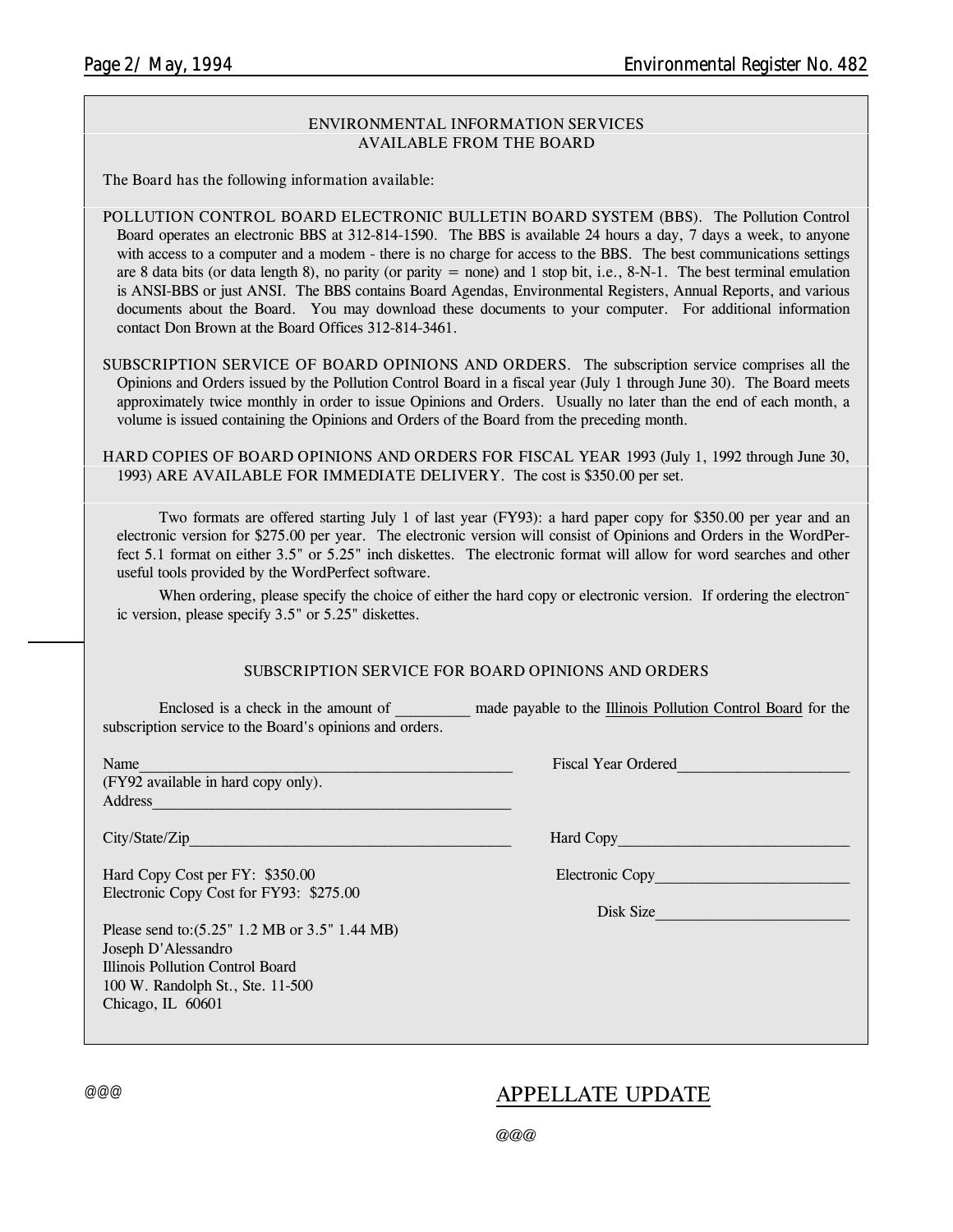### *FOR YOUR INFORMATION*

### **RESTRICTED STATUS AND CRITICAL REVIEW LISTS FOR SEWAGE TREATMENT IN THIS ISSUE**

The Illinois Environmental Protection Agency, Division of Water Pollution Control, is publishing copies of the Division's Restricted Status and Critical Review lists at the end of this issue of the Environmental Register. These lists reflect the status as of March 31, 1994.

### *CORRECTIONS*

In issues 470 (May 19, 1993), at page 4, column 2, and 481 (Apr., 1994), at page 2, column 2, we incorrectly attributed the decision in *Grigoleit Co. v. PCB* (4th Dist. 1993), 245 Ill. App. 3d 337, 613 N.E.2d 371, to the Fifth District Appellate Court. We should have properly cited the Fourth District, as we did in issue 475 (Oct. 6, 1993), at page 8, column 1.

- 92-163 DJM Oil Company, Inc. v. IEPA The Board granted voluntary dismissal of this underground storage tank reimbursement appeal involving a Franklin County facility.
- 92-172 Olin Corporation (Winchester Division) v. IEPA - The Board granted voluntary dismissal of this air variance petition involving a Madison County facility.
- 92-184 Braun's Standard Service v. IEPA The Board granted voluntary dismissal of this underground storage tank reimbursement appeal involving a Perry County facility.
- 92-214 Legg and Sons Oil Company, Inc. v. IEPA The Board granted voluntary dismissal of this underground storage tank reimbursement appeal involving a Wayne County facility.
- 93-44 James M. Tonne and Jeanine F. Tonne v. Leamington Foods - The Board found that it was unable to grant the requested relief because the respondent no longer occupied the building and the offending equipment was no longer in operation, so it dismissed this citizens' noise enforcement action against a DuPage County facility as frivolous.
- 93-65 Albert Warner v. Warner Bros. Trucking,

### *FINAL ACTIONS - April 21, 1994 BOARD MEETING*

Inc. and Urbana & Champaign Sanitary District - The Board found that the Urbana and Champaign Sanitary District violated conditions of its permit for land application of sewage sludge in this citizen's land enforcement action involving a Champaign County facility; the Board found that Warner Bros. Trucking, Inc. had committed no violation, so it dismissed this action as to that respondent. Board Member G. T. Girard concurred.

- 93-215 Marvin Damron v. IEPA and Tomahawk Group, Inc. - The Board affirmed the Agency's issuance of an NPDES permit in this third party NPDES permit appeal involving a Henry County facility.
- 93-260 Glenbard Wastewater Authority v. IEPA The Board granted this DuPage County facility a six-month variance from certain of the water pollution control regulations relating to maximum effluent fecal coliform and total residual chlorine contents, subject to conditions.
- 94-49 Ted Horton Chevrolet-Oldsmobile-Geo, Inc. v. IEPA - The Board construed petitioner's request to withdraw its request for a hearing as a motion to dismiss and granted voluntary dismissal of this underground storage tank reimbursement appeal involving a Cook County facility.
- 94-51 Rodney B. Nelson, III, M.D. v. Kane County, Kane County Board and Waste Management of Illinois, Incorporated - The Board dismissed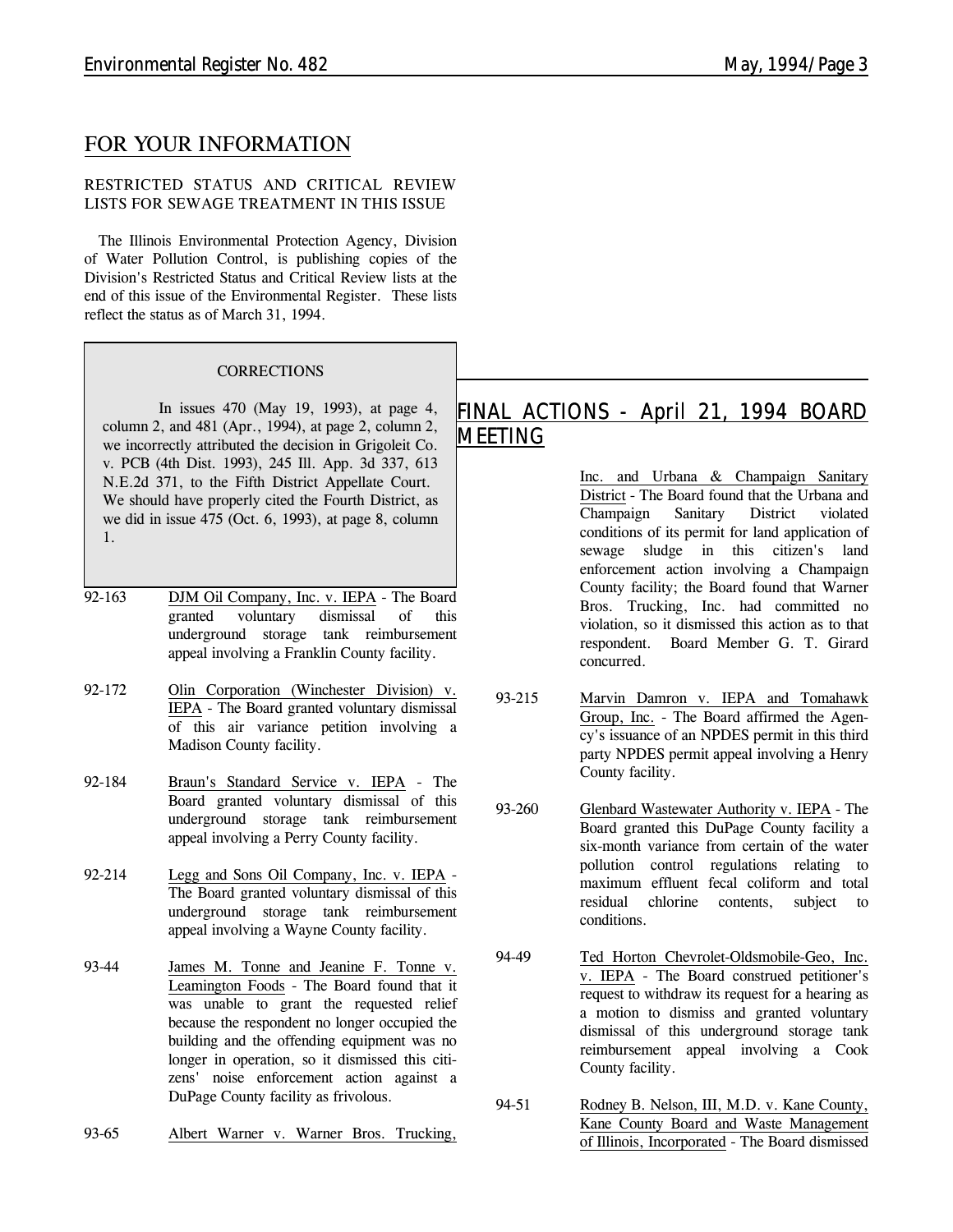this third party landfill siting appeal involving a proposed Kane County facility. (Formerly consolidated with PCB 94-58.)

94-128 City of Shelbyville v. IEPA - Upon receipt of an Agency recommendation, the Board

granted this Shelby County facility a 45-day provisional variance from the biochemical oxygen demand (BOD<sub>5</sub>) and the suspended solids (TSS) effluent requirements during a period of plant repairs.

- 94-129 Village of Swansea v. IEPA Upon receipt of an Agency recommendation, the Board granted this St. Clair County petitioner a 45 day provisional variance from the fecal coliform effluent limitation during a period of plant construction.
- 94-130 Stewart Warner v. IEPA Upon receipt of an Agency recommendation, the Board granted a 30-day provisional variance from the 90-day limitation on accumulation of hazardous wastes at this Cook County facility.
- AC 94-11 Sangamon County v. ESG Watts, Inc. The Board entered a default order, finding that this Sangamon County respondent had violated Section  $21(0)(5)$  and  $21(0)(12)$  of the Act and ordering it to pay a civil penalty of \$1000.00.
- R93-16 In the Matter of: RCRA Update, USEPA Regulations (January 1, 1993 through June 30, 1993) - *See Rulemaking Update.*

### *NEW CASES - April 21, 1994 BOARD MEETING*

- 94-72 Laidlaw Waste Systems (Madison), Inc. v. IEPA - The Board accepted an amended petition and accepted this land permit appeal involving a Madison County facility for hearing.
- 94-82 H.C.T.K., Inc. v. IEPA The Board accepted an amended petition and accepted this underground storage tank reimbursement appeal involving a facility in Marion County for hearing.
- 94-92 USA Waste Services, Inc. (Countryside Landfill) v. IEPA - The Board accepted an amended petition and held this land variance involving a Lake County facility for the Agency's recommendation.
- 94-106 Sheridan Towers Partnership, Beneficiary Under Trust No. 11862 LaSalle National Trust, N.A., Trustee v. Office of the State Fire Marshal - The Board accepted this underground storage tank reimbursement

appeal involving a facility in Cook County for hearing.

- 94-107 Illico Independent Oil Company v. IEPA The Board accepted this underground storage tank reimbursement appeal involving a Sangamon County facility for hearing.
- 94-108 People of the State of Illinois v. Amoco Oil Company - Upon receipt of a proposed stipulation and settlement agreement and an agreed motion to request relief from the hearing requirement in this water enforcement action against a Lee County facility, the Board ordered publication of the required newspaper notice.
- 94-109 People of the State of Illinois v. Dietzgen Corporation - Upon receipt of a proposed stipulation and settlement agreement and an agreed motion to request relief from the hearing requirement in this air enforcement action against a Cook County facility, the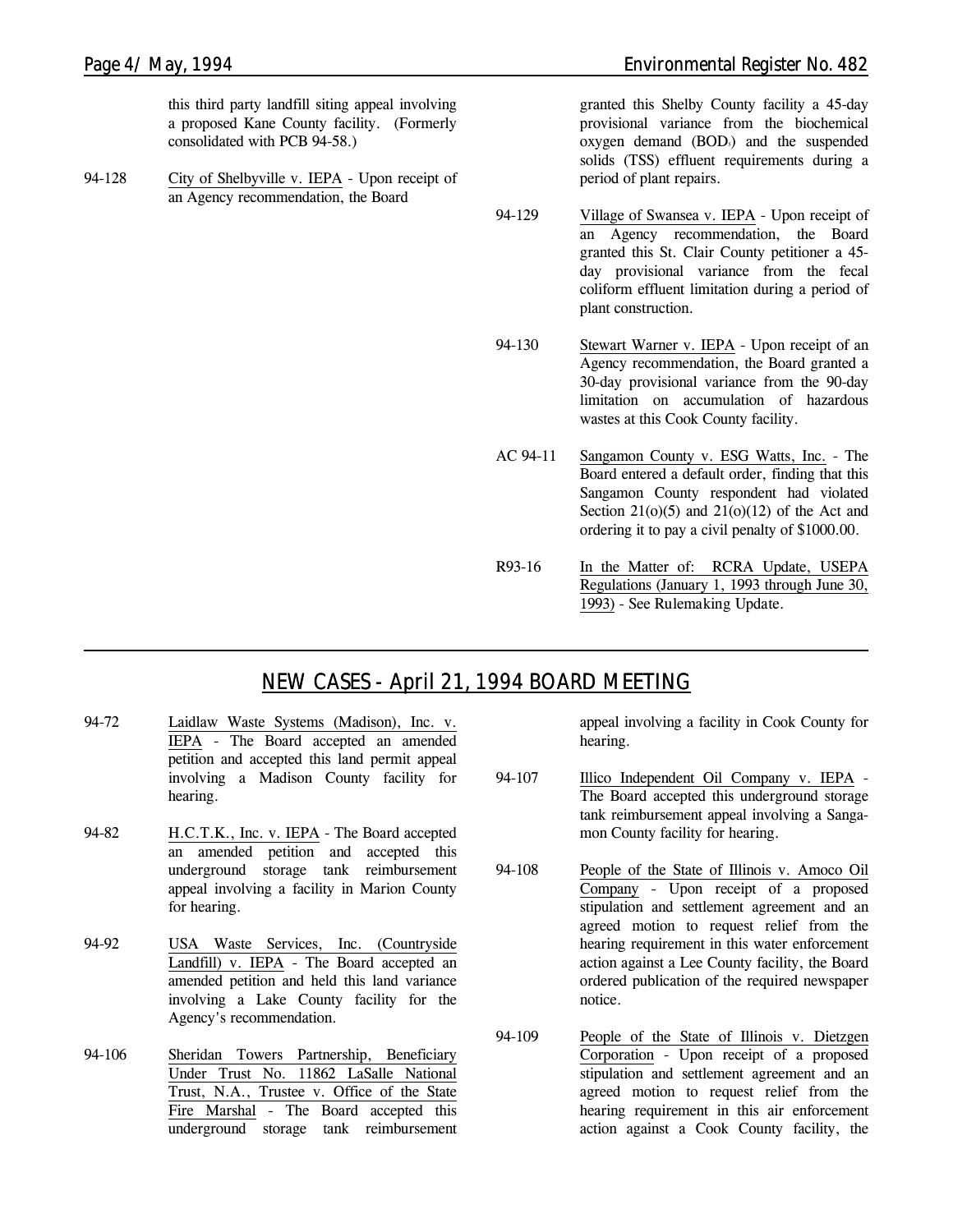Board ordered publication of the required newspaper notice.

- 94-110 Texor Petroleum Company, Inc. v. IEPA The Board accepted this petition for hearing that was filed on behalf of five Cook and DuPage County retail gasoline service stations for a variance from the State II vapor recovery provisions of the air pollution control regulations.
- 94-111 People of the State of Illinois v. Hexagon Packaging Corporation - Upon receipt of proposed stipulation and settlement agreement and an agreed motion to request relief from the hearing requirement in this Emergency Planning and Community Right-to-Know Act (EPCRA) enforcement action against a Lake County facility, the Board ordered publication of the required newspaper notice.
- 94-112 People of the State of Illinois v. Teepak, Inc. Upon receipt of a proposed stipulation and settlement agreement and an agreed motion to request relief from the hearing requirement in this Emergency Planning and Community Right-to-Know Act (EPCRA) enforcement action against a Vermilion County facility, the Board ordered publication of the required newspaper notice.
- 94-113 People of the State of Illinois v. The Pillsbury Company - Upon receipt of a proposed stipulation and settlement agreement and an agreed motion to request relief from the hearing requirement in this Emergency Planning and Community Right-to-Know Act (EPCRA) enforcement action against a Boone County facility, the Board ordered publication of the required newspaper notice.
- 94-114 People of the State of Illinois v. Olympic Oil Ltd. - Upon receipt of proposed stipulation and settlement agreement and an agreed motion to request relief from the hearing requirement in this Emergency Planning and Community Right-to-Know Act (EPCRA) enforcement action against a Cook County facility, the Board ordered publication of the required newspaper notice.
- 94-115 People of the State of Illinois v. Schumacher Electric Corporation - Upon receipt of proposed stipulation and settlement agreement and an agreed motion to request relief from the hearing requirement in this Emergency Planning and Community Right-to-Know Act

(EPCRA) enforcement action against a Vermilion County facility, the Board ordered publication of the required newspaper notice.

- 94-116 People of the State of Illinois v. Clark Foam Products, Inc. - Upon receipt of proposed stipulation and settlement agreement and an agreed motion to request relief from the hearing requirement in this Emergency Planning and Community Right-to-Know Act (EPCRA) enforcement action against a Cook County facility, the Board ordered publication of the required newspaper notice.
- 94-117 People of the State of Illinois v. Alcan-Toyo America, Inc. - Upon receipt of proposed stipulation and settlement agreement and an agreed motion to request relief from the hearing requirement in this Emergency Planning and Community Right-to-Know Act (EPCRA) enforcement action against a Will County facility, the Board ordered publication of the required newspaper notice.
- 94-118 Ike Buick-Nissan, Ltd. v. IEPA The Board accepted this underground storage tank reimbursement appeal involving a Jackson County facility for hearing.
- 94-119 Safety-Kleen Corporation (Caseyville Service Center) v. IEPA - The Board accepted this RCRA permit appeal involving a facility in St. Clair County for hearing.
- 94-120 Safety-Kleen Corporation (Pekin Service Center, Supplemental Generics) v. IEPA - The Board accepted this RCRA permit appeal involving a Tazewell County facility for hearing.
- 94-121 Safety-Kleen Corporation (Pekin Service Center) v. IEPA - The Board accepted this RCRA permit appeal involving a Tazewell County facility for hearing.
- 94-122 Thrall Car Manufacturing Co. v. IEPA The Board accepted this air permit appeal involving a Cook County facility for hearing.
- 94-123 People of the State of Illinois v. Archer Daniels Midland Company - The Board acknowledged receipt of this Emergency Planning and Community Rights-to-Know Act (EPCRA) enforcement action against a Cass County facility.
- 94-124 Broncosky Oil Company v. IEPA - The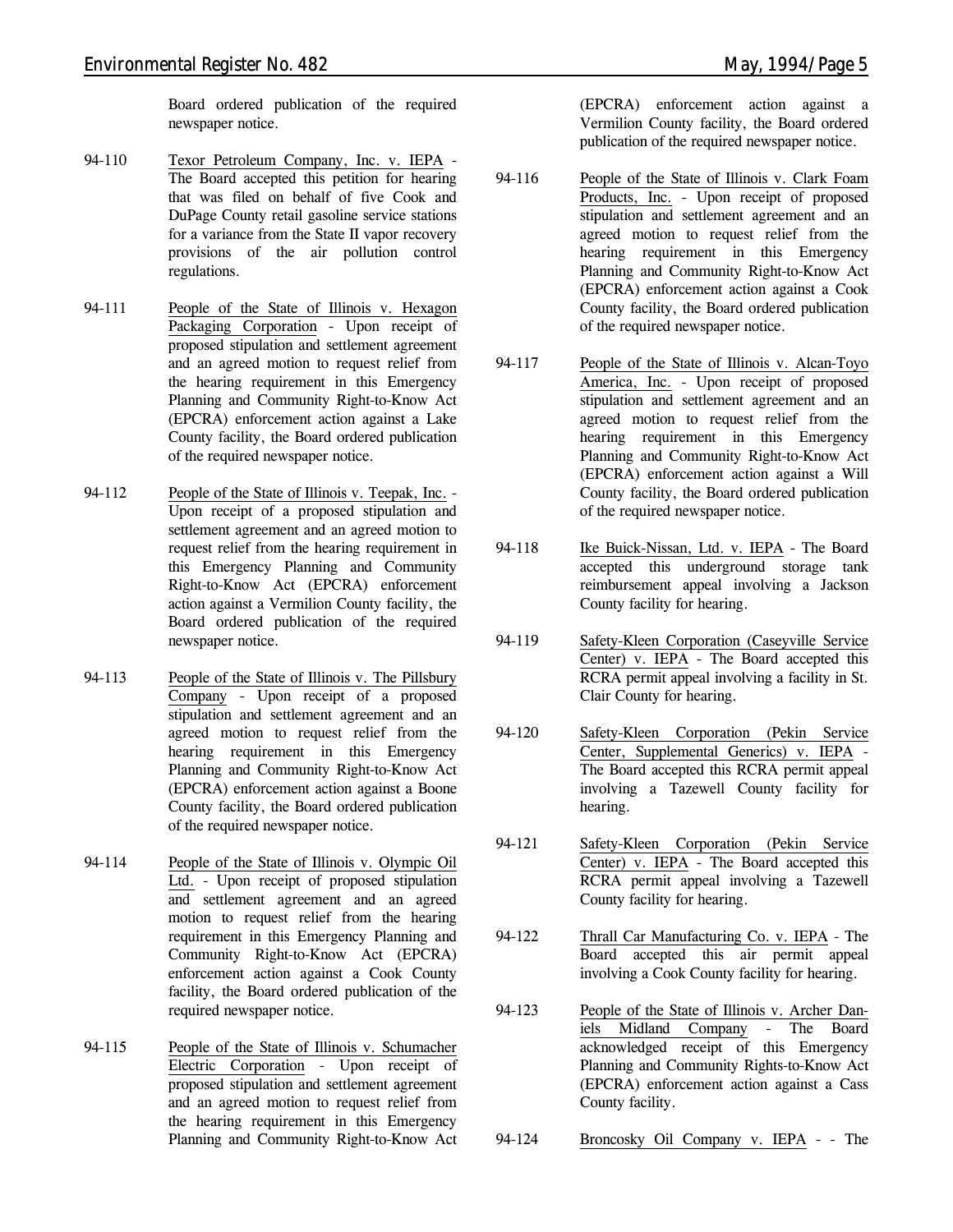Board accepted this underground storage tank reimbursement appeal involving a facility in McHenry County for hearing.

- 94-125 People of the State of Illinois v. Beloit Corporation and All States Asbestos Professionals - The Board acknowledged receipt of this air enforcement action against a Winnebago County facility.
- 94-126 Grayslake Feed Sales, Inc., Outdoor Power Equipment v. IEPA - The Board requested an amended petition in this underground storage tank reimbursement appeal involving a Lake County facility.
- 94-127 People of the State of Illinois v. James Lee Watts individually and d/b/a Watts Trucking Service, Inc. and ESG Watts, Inc. - The Board acknowledged receipt of this land enforcement action against a Rock Island County facility.
- 94-128 City of Shelbyville v. IEPA *See Final Actions.*
- 94-129 Village of Swansea v. IEPA *See Final Actions.*
- 94-130 Stewart Warner v. IEPA *See Final Actions.*
- 94-131 Daubs Landfill, Inc., d/b/a Wayne County Regional Landfill, a subsidiary of Mid-American Waste Systems, Inc. v. County Board of Wayne County, Illinois - The Board accepted this regional pollution control facility siting appeal involving a proposed Wayne County landfill for hearing and requested an amended petition that provides a copy of the County's resolution denying the siting.
- AS 94-8 In the Matter of: Petition of Acme Steel Company and LTV Steel Company From 35 Ill. Adm. Code 302.211 - The Board accepted a petition for an adjusted standard from the General Use water quality standards for hearing, as they apply to thermal discharges to the Calumet River.
- R94-11 In the Matter of: Procedural Rules for Appeals from the Office of the State Fire Marshal Eligibility/Deductibility Determination: 35 Ill. Adm. Code 107 - the Board reserved this docket for the development of a set of proposed procedural rules.
- R94-12 In the Matter of: 15% ROP Plan Control Measures for VOM Emissions--Part I: Pressure/Vacuum Relief Valves and 7.2 RVP: Amendments to 35 Ill. Adm. Code 201, 211, 218 & 219 - *See Rulemaking Update.*

# *CALENDAR OF HEARINGS*

All hearings held by the Board are open to the public. All Pollution Control Board Meetings (highlighted) are open to the public but public participation is generally not allowed. Times and locations are subject to cancellation and rescheduling without notice. Confirmation of hearing dates and times is available from the Clerk of the Board at 312-814-6931.

| May 5<br>$10:30$ a.m.   |                       | Pollution Control Board Meeting, James R. Thompson Center, 100 W. Randolph<br>St., Conference Room 9-040, Chicago                                                                                                                                                                                     |
|-------------------------|-----------------------|-------------------------------------------------------------------------------------------------------------------------------------------------------------------------------------------------------------------------------------------------------------------------------------------------------|
| May 5<br>$10:00$ a.m.   | AS 93-8<br>A-S, Water | In the Matter of: Petition of AKZO Chemicals Inc. for an Adjusted Standard from 35<br>Ill. Adm. Code 302.208 and 304.105 (TDS, chlorides, sulfates, and boron) - Grundy<br>County Administrative Center, Board Room, 1320 Union Street, Morris.                                                       |
| May $11$<br>$9:30$ a.m. | AS 94-1<br>Land       | In the Matter of Petition of Illinois Wood Energy Partners, L.P. for an Adjusted<br>Standard from 35 Ill. Adm. Code 807 or, in the Alternative, a Finding of<br>Inapplicability - Chicago Heights Public Library, Large Conference Room, Lower<br>Level, 15th Street & Chicago Road, Chicago Heights. |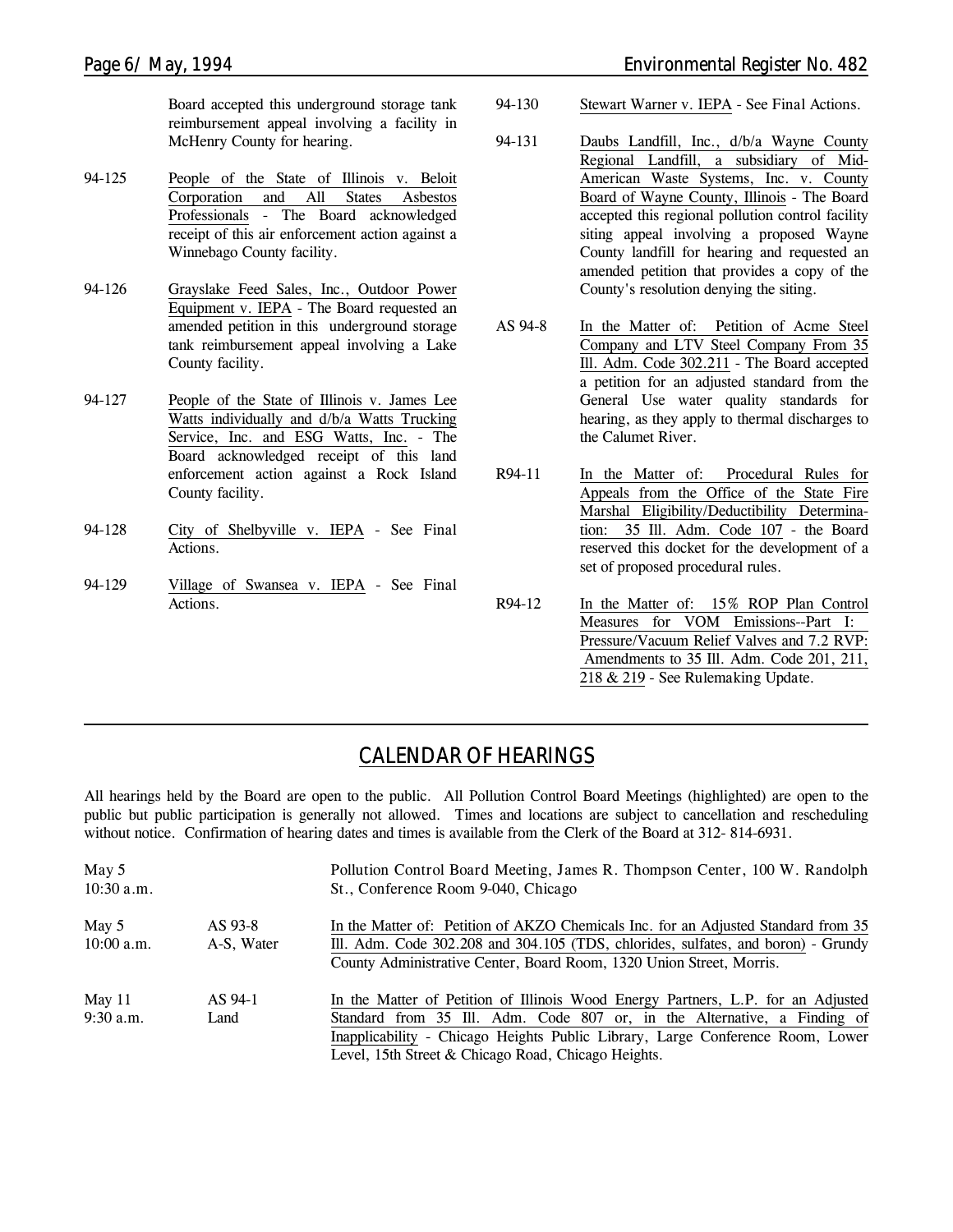## *Environmental Register No. 482 May, 1994/Page 7*

| May 19<br>10:30 a.m.<br>May 23<br>10:00 a.m. | R 94-2<br>R, Land             | Pollution Control Board Meeting, James R. Thompson Center, 100 W. Randolph<br>St., Conference Room 9-040, Chicago<br>In the Matter of Petroleum Leaking Underground Storage Tanks, 35 Ill. Adm. Code<br>732 - James R. Thompson Center, Suite 9-040, 100 West Randolph Street, Chicago. |
|----------------------------------------------|-------------------------------|-----------------------------------------------------------------------------------------------------------------------------------------------------------------------------------------------------------------------------------------------------------------------------------------|
| May 24<br>10:00 a.m.                         | AC 94-5<br>AC                 | IEPA v. James Bennett and Kerry J. Henson (Hamilton/Bennett Tire) - Hancock<br>County Courthouse, County Board Room, Third Floor, Carthage.                                                                                                                                             |
| May 24<br>10:00 a.m.                         | R 94-2<br>R, Land             | In the Matter of Petroleum Leaking Underground Storage Tanks, 35 Ill. Adm. Code<br>732 - James R. Thompson Center, Suite 9-040, 100 West Randolph Street, Chicago.                                                                                                                      |
| May 25<br>1:00 p.m.                          | PCB 93-255<br><b>UST-FRD</b>  | Lindsay-Klein Chevrolet-Olds, Inc., d/b/a Chuck Lindsay Chevrolet-Olds, Inc. v.<br>Office of the Illinois State Fire Marshal - Whiteside County Sheriff's Department, Law<br>Enforcement Center, 400 North Cherry Street, Morrison.                                                     |
| May 25<br>8:00 a.m.                          | PCB 94-98<br>$L-S-R$ , 3d $P$ | Beardstown Area Citizens for a Better Environment v. City of Beardstown and<br>Southwest Energy Corporation - Elk's Club, 205 East Second Street, Beardstown.                                                                                                                           |
| May 26<br>9:00 a.m.                          | PCB 93-192<br>A-E, Citizens   | The Decatur Auto Auction, Inc. v. Macon County Farm Bureau, Inc., The Macon<br>County Fair Association, and the Macon County Horsemen's Association - Macon<br>County Building, Boardroom 504, 253 East Wood Street, Decatur.                                                           |
| June 1<br>10:00 a.m.                         | PCB 94-122<br>P-A, Air        | Thrall Car Manufacturing Company v. EPA - James R. Thompson Center, Suite 11-<br>500, 100 West Randolph Street, Chicago.                                                                                                                                                                |
| June 2<br>10:30 a.m.                         |                               | Pollution Control Board Meeting, James R. Thompson Center, 100 W. Randolph<br>St., Conference Room 9-040, Chicago                                                                                                                                                                       |
| June 3<br>10:00 a.m.                         | PCB 94-106<br><b>UST-FRD</b>  | Sheridan Towers Partnership, Beneficiary under Trust No. 11862, LaSalle National<br>Trust, N.A., Trustee v. Office of the State Fire Marshal - James R. Thompson Center,<br>Suite 11-500, 100 West Randolph Street, Chicago.                                                            |
| June 7<br>9:00 a.m.                          | PCB 93-250<br>$A-E$           | People of the State of Illinois v. Clark Oil & Refining Corporation (Wood River<br>Refinery) - Alton City Hall, Council Chambers, 101 East Third Street, Alton.                                                                                                                         |
| June 9<br>9:00 a.m.                          | PCB 93-250<br>$A-E$           | People of the State of Illinois v. Clark Oil & Refining Corporation (Blue Island<br>Refinery) - Meadows Golf Club of Blue Island, 2802 West 123d Street, Blue Island.                                                                                                                   |
| June 13<br>9:00 a.m.                         | PCB 93-248<br>$L-E$           | People of the State of Illinois v. John Prior and Industrial Salvage, Inc. - Centralia City<br>Hall, Council Chambers, 222 North Poplar Street, Centralia.                                                                                                                              |
| June 23<br>10:30 a.m.                        |                               | Pollution Control Board Meeting, James R. Thompson Center, 100 W. Randolph<br>St., Conference Room 9-040, Chicago                                                                                                                                                                       |
| July 14<br>10:00 a.m.                        | PCB 93-257<br>$A-V$           | J.M. Sweeney Company v. EPA - James R. Thompson Center, Suite 11-500, 100<br>West Randolph Street, Chicago.                                                                                                                                                                             |
| July 21<br>10:30 a.m.                        |                               | Pollution Control Board Meeting, James R. Thompson Center, 100 W. Randolph<br>St., Conference Room 9-040, Chicago                                                                                                                                                                       |
| August 11<br>10:30 a.m.                      |                               | Pollution Control Board Meeting, James R. Thompson Center, 100 W. Randolph<br>St., Conference Room 9-040, Chicago                                                                                                                                                                       |
| September 1<br>10:30 a.m.                    |                               | Pollution Control Board Meeting, James R. Thompson Center, 100 W. Randolph<br>St., Conference Room 9-040, Chicago                                                                                                                                                                       |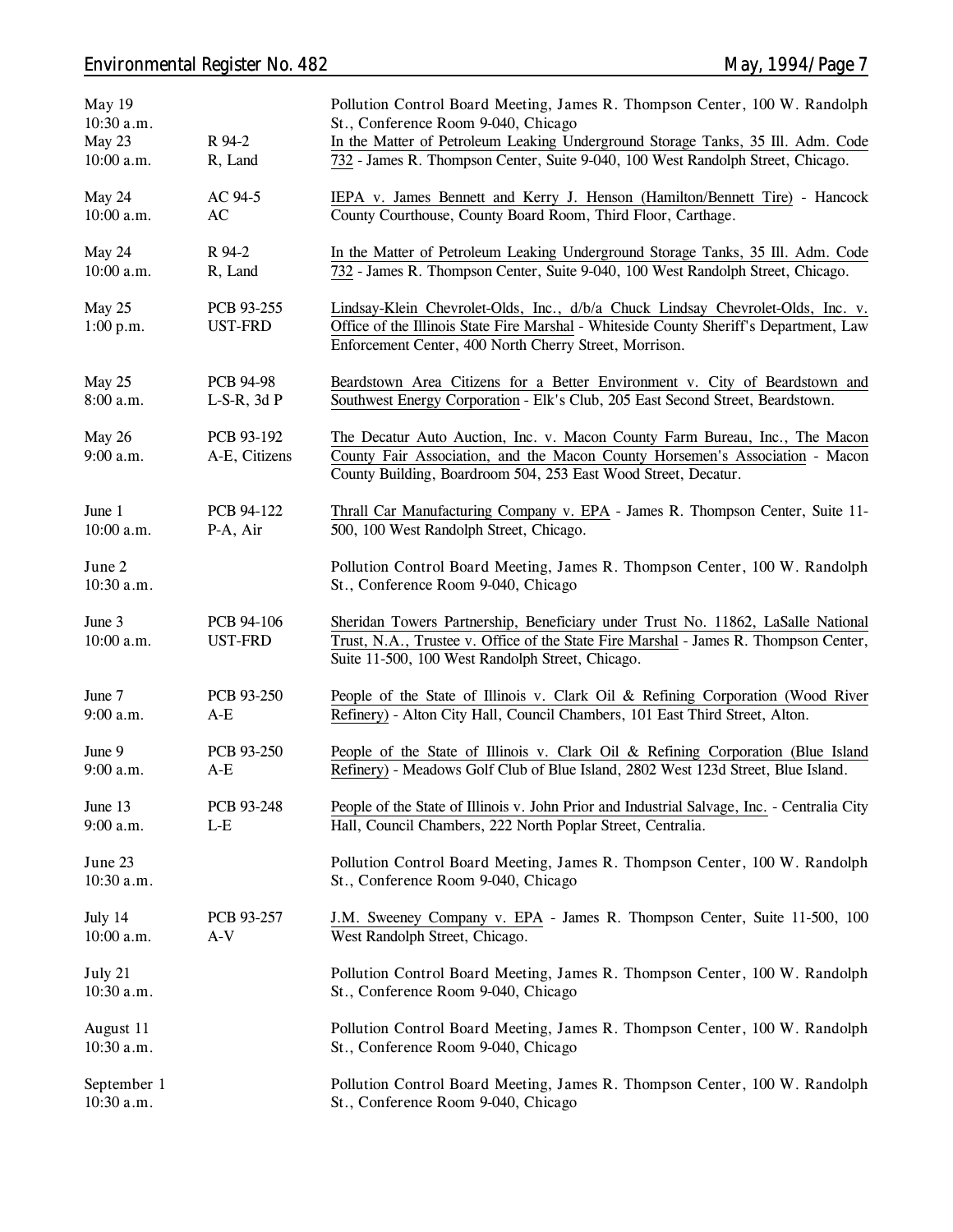| Page 8/ May, 1994 | <b>Environmental Register No. 482</b>                                      |
|-------------------|----------------------------------------------------------------------------|
| Spetember 15      | Pollution Control Board Meeting, James R. Thompson Center, 100 W. Randolph |
| $10:30$ a.m.      | St., Conference Room 9-040, Chicago                                        |
| October 6         | Pollution Control Board Meeting, James R. Thompson Center, 100 W. Randolph |
| $10:30$ a.m.      | St., Conference Room 9-040, Chicago                                        |
| October 20        | Pollution Control Board Meeting, James R. Thompson Center, 100 W. Randolph |
| $10:30$ a.m.      | St., Conference Room 9-040, Chicago                                        |
| November 3        | Pollution Control Board Meeting, James R. Thompson Center, 100 W. Randolph |
| 10:30 a.m.        | St., Conference Room 9-040, Chicago                                        |
| December 1        | Pollution Control Board Meeting, James R. Thompson Center, 100 W. Randolph |
| $10:30$ a.m.      | St., Conference Room 9-040, Chicago                                        |
| December 15       | Pollution Control Board Meeting, James R. Thompson Center, 100 W. Randolph |
| $10:30$ a.m.      | St., Conference Room 9-040, Chicago                                        |
| January 12        | Pollution Control Board Meeting, James R. Thompson Center, 100 W. Randolph |
| $10:30$ a.m.      | St., Conference Room 9-040, Chicago                                        |
| February 16       | Pollution Control Board Meeting, James R. Thompson Center, 100 W. Randolph |
| $10:30$ a.m.      | St., Conference Room 9-040, Chicago                                        |
| March 16          | Pollution Control Board Meeting, James R. Thompson Center, 100 W. Randolph |
| $10:30$ a.m.      | St., Conference Room 9-040, Chicago                                        |
|                   |                                                                            |

**April 20 10:30 a.m. Pollution Control Board Meeting, James R. Thompson Center, 100 W. Randolph St., Conference Room 9-040, Chicago**

**Pollution Control Board Meeting, James R. Thompson Center, 100 W. Randolph**

**10:30 a.m. St., Conference Room 9-040, Chicago June 15 Pollution Control Board Meeting, James R. Thompson Center, 100 W. Randolph**

**St., Conference Room 9-040, Chicago**

### **Calendar Code**

**10:30 a.m.**

**May 18**

| 3dP          | Third Party Action                                           | A-CAdministrative Citation                         |
|--------------|--------------------------------------------------------------|----------------------------------------------------|
| $A-E$        | Air Enforcement                                              | A-SAdjusted Standard                               |
| $A-V$        | Air Variance                                                 | CSOCombined Sewer Overflow Exception               |
| <b>GW</b>    | Groundwater                                                  | L-ELand Enforcement                                |
| $L-S-R$      | <b>Landfill Siting Review</b>                                | L-VLand Variance                                   |
| $N-E$        | Noise Enforcement                                            | N-VNoise Variance                                  |
| $P-A$        | Permit Appeal                                                | <b>PWS-EPublic Water Supply Enforcement</b>        |
| <b>PWS-V</b> | Public Water Supply Variance                                 | <b>RRegulatory Proceeding</b>                      |
| $S_{02}$     | S02 Alternative Standards (35 ILL. ADM.<br>CODE $302.211(f)$ | SWH-ESpecial Waste Hauling Enforcement             |
| SWH-V        | Special Waste Hauling Variance                               | <b>TThermal Demonstration Rule</b>                 |
| T-C          | <b>Tax Certifications</b>                                    | <b>T-STrade Secrets</b>                            |
| UST-E        | Underground Storage Tank Enforcement                         | UST-FRDUnderground Storage Tank Fund Reimbursement |
|              |                                                              | Determination                                      |
| W-E          | Water Enforcement                                            | W-VWater Variance                                  |
| <b>WWS</b>   | Water-Well Setback Exception                                 |                                                    |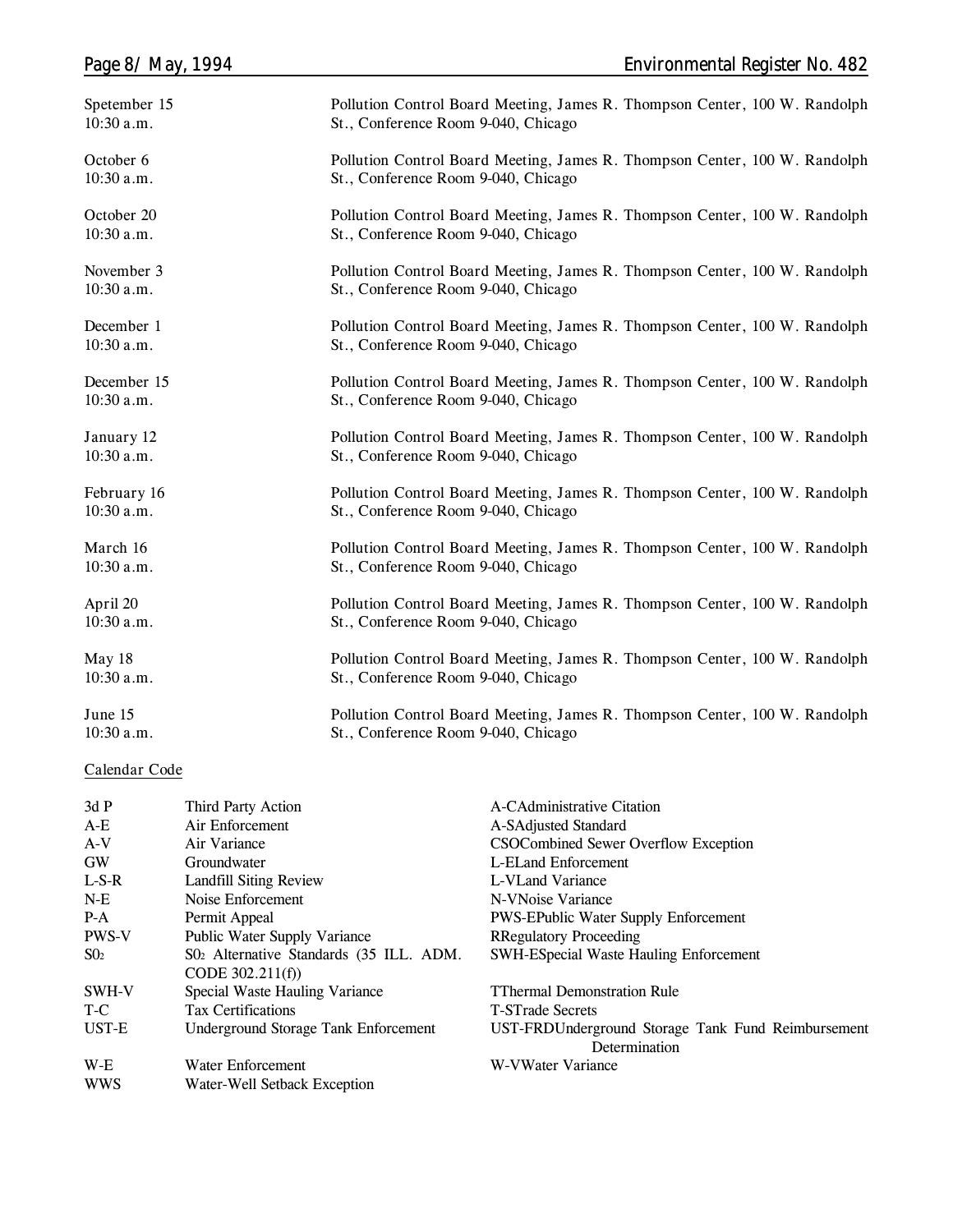#### ILLINOIS ENVIRONMENTAL PROTECTION AGENCY DIVISION OF WATER POLLUTION CONTROL RESTRICTED STATUS LIST

In order to comply with 35 Illinois Administrative Code Section 306.401 Illinois Pollution Control Board Regula tions, the Illinois EPA has prepared the following list of facilities which are on Re stricted Status. Restricted Status is defined as the Agency determination that a sewer or lift station has reached hydraulic capacity or that a sewage treatment plant has reached design capacity, such that additional sewer connection permits may no longer be issued without causing a violation of the Act or Regulations. Please note that the list is continually being revised to reflect the current situation. Therefore, if you have any questions on the capability of a treatment facility or transport system, please contact this Agency for a final determination. This listing reflects the status as of March 31, 1994.

Facility names followed by an asterisk (\*) indicates that construction is underway to ultimately alleviate problems which resulted in imposition of Restricted Status. Facilities followed by a double asterisk (\*\*) are additions to the list.

| FACILITY NAME                                                                                                | RESPONSIBLE AUTHORITY                 | COUNTY                                               | REMAINING<br>CAPACITY         |          |
|--------------------------------------------------------------------------------------------------------------|---------------------------------------|------------------------------------------------------|-------------------------------|----------|
| Bourbonnais (Belle Aire Subd.)<br>Camelot Utilities - Wastewater<br>Collection System                        |                                       | Village of Bourbonnais Kankakee<br>Camelot Utilities | Will<br>$\Omega$              | $\Omega$ |
| Camp Point (a portion mh 60-68)                                                                              |                                       | Village of Camp Point                                | $\Omega$<br>Adams             |          |
| Candlewick Lake STP                                                                                          | Consumer Ill. Water Co.               | <b>Boone</b>                                         | 0                             |          |
| Canton - S.S. Surcharging City of Canton<br>New Salem, 4th Ave.,<br>Sycamore, Sycamore Terr.,<br>Main Street |                                       | Fulton                                               | 0                             |          |
| Chapin (North and South Main Village of Chapin<br>Terminal L.S.)                                             |                                       | Morgan                                               | $\Omega$                      |          |
| Clearview S.D.                                                                                               | Clearview S.D.                        | McLean                                               | 0                             |          |
| DeKalb-NW 8" Submain                                                                                         | City of DeKalb                        | DeKalb                                               | 0                             |          |
| East Alton STP                                                                                               | City of East Alton                    | Madison                                              | 0                             |          |
| Elmwood                                                                                                      | City of Elmwood                       | Peoria                                               | $\Omega$                      |          |
| Farmington                                                                                                   | City of Farmington                    | Fulton                                               | 0                             |          |
| Highview Estates                                                                                             | Highview Water Co.                    | Tazewell                                             | 0                             |          |
| Lake Zurich (NW) STP                                                                                         | Village Of Lake Zurich                | Lake                                                 | <sup>0</sup>                  |          |
| Lake Zurich (SE) STP                                                                                         | Village of Lake Zurich                | Lake                                                 | O                             |          |
| Maple Lawn Homes STP                                                                                         | Maple Lawn Homes                      | Woodford                                             | U                             |          |
| Riverton (Sewer System-Partial)                                                                              |                                       | Village of Riverton                                  | Sangamon                      | $\Omega$ |
| Stockton STP                                                                                                 | Village of Stockton                   | JoDaviess                                            | 0                             |          |
| Taylorville Shawnee Ave. Pump<br>Station                                                                     | City of Tayloryille                   | Christian                                            | 0                             |          |
| Utilities Unlimited<br>Virden (Sewer System-Partial)<br>Washington ( Devonshire Estates)                     | Utilities Unlimited<br>Virden S.D.    | Will<br>Macoupin<br>City of Washington               | 0<br><sup>n</sup><br>Tazewell | $\Omega$ |
| Washington (Rolling Meadows)<br>Watseka STP                                                                  | City of Washington<br>City of Watseka | Tazewell<br>Iroquois                                 | 0<br>0                        |          |

Deletions from previous Quarterly Report : Oak Highlands S.D.

#### ILLINOIS ENVIRONMENTAL PROTECTION AGENCY DIVISION OF WATER POLLUTION CONTROL CRITICAL REVIEW LIST

In order to comply with 35 Illinois Administrative Code Section 306.401, Illinois Pollution Control Board Regula tions, the Illinois Env ironmental Protection Agency has prepared the following list of facilities which are on Critical Review. Critical Review as defined as the Agency determination that a sewer or lift station is approaching hydraulic capacity or that a sewage treatment plant is approaching design capacity such that additional sewer connection permit applications will require close scrutiny to determine whether issuance would result in a violation of the Act or Regulations. Please note that these<br>lists are continually being revised to reflect the current situation. Therefore, if you have any<br>questions on the c final determination. This listing reflects the status as of March 31, 1994.

Facility names followed by a double asterisk are additions to the list.

| FACILITY<br>NAME          | RESPONSIBLE<br>AUTHORITY | COUNTY    | REMAINING<br>CAPACITY          | PE ADDED<br>SINCE<br>LAST LIST |
|---------------------------|--------------------------|-----------|--------------------------------|--------------------------------|
| Antioch                   | Village of Antioch       | Lake      |                                |                                |
| Beecher STP               | Village of Beecher       | $Wi11***$ |                                | 187                            |
| Benton-Southeast STP      | City of Benton           | Franklin  | 60                             |                                |
| Bethalto $(L.S. #1)$      | Village of Bethalto      | Madison   | 87                             |                                |
| Bolingbrook STP 2         | Village of Bolingbrook   | Will      |                                |                                |
| Braidwood STP             | City of Braidwood        | Will      |                                |                                |
| Carrier Mills             | Village of Carrier Mills | Saline    | 836                            |                                |
| Carrollton                | City of Carrollton       | Greene    | 140                            |                                |
| Chester                   | City of Chester          |           | 121                            |                                |
| Crest Hill - West STP     | City of Crest Hill       | Will      |                                | 168                            |
| Creve Coeur               | Village of Creve Coeur   | Tazewell  | 2,330                          | 0                              |
| Derby Meadows Utility Co. | <b>STP</b>               |           | Derby Meadows Utility Co. Will | 0 <sub>0</sub>                 |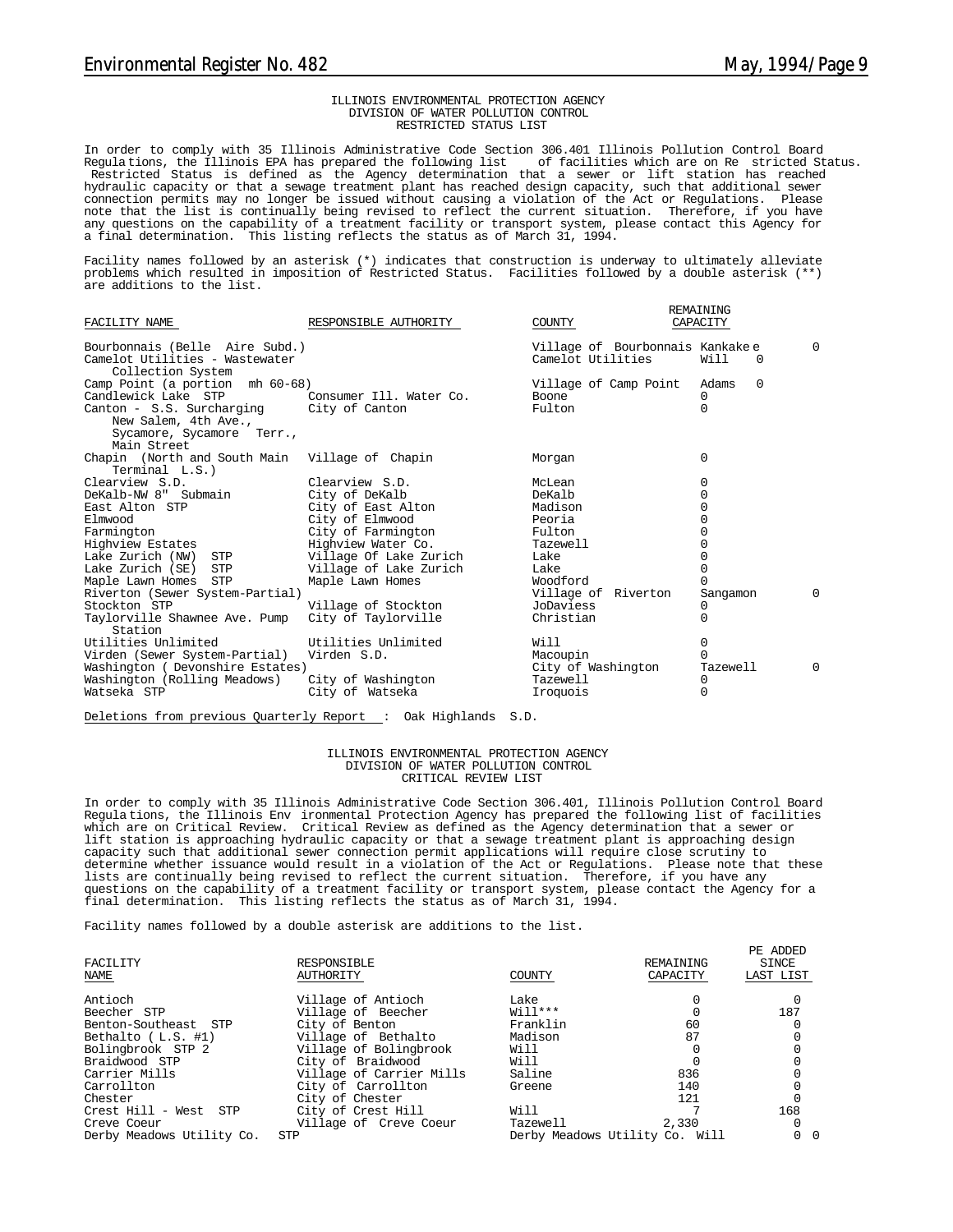| Downers Grove Sanitary Dist. Downers Grove S.D.<br>Earlville<br>East Dundee STP<br>Elkville<br>Elmhurst<br>Findlay<br>Hebron<br>Herrin<br>Herscher<br>Hoopeston<br>Kildeer-Bishop-Ridge STP | City of Earlville<br>Village of E. Dundee<br>Village of Elkville<br>City of Elmhurst<br>Village of Findlay<br>Village of Hebron<br>City of Herrin<br>Village of Herscher<br>City of Hoopeston'<br>Village of Kildeer | DuPage<br>LaSalle<br>Kane<br>Jackson<br>DuPage<br>Shelby<br>McHenry<br>Williamson<br>Kankakee<br>Vermilion<br>Lake | 8,864<br>283<br>1,701<br>60<br>118<br>$***$<br>8<br>2.2.<br>40 | $\Omega$<br>14<br>20 |  |
|---------------------------------------------------------------------------------------------------------------------------------------------------------------------------------------------|----------------------------------------------------------------------------------------------------------------------------------------------------------------------------------------------------------------------|--------------------------------------------------------------------------------------------------------------------|----------------------------------------------------------------|----------------------|--|
| CLPWD-DeerfieldRd. Interceptor                                                                                                                                                              |                                                                                                                                                                                                                      | County of Lake Public Work s                                                                                       |                                                                | $***$<br>Lake        |  |
|                                                                                                                                                                                             | Department                                                                                                                                                                                                           |                                                                                                                    |                                                                |                      |  |
| Lake in the Hills S.D.                                                                                                                                                                      | Village of Lake in the Hills                                                                                                                                                                                         | McHenry                                                                                                            | $\Omega$                                                       | 743                  |  |
| Milan<br>Moline (North Slope)                                                                                                                                                               | Village of Milan<br>City of Moline                                                                                                                                                                                   | Rock Island<br>Rock Island                                                                                         | 1,127<br>1,151                                                 | 0                    |  |
| O'Fallon                                                                                                                                                                                    | City of O'Fallon                                                                                                                                                                                                     | St. Clair                                                                                                          | 641                                                            | 327                  |  |
| Orangeville                                                                                                                                                                                 | Village of Orangeville                                                                                                                                                                                               | Stephenson                                                                                                         |                                                                | 95                   |  |
| Pearl City                                                                                                                                                                                  | Village of Pearl City                                                                                                                                                                                                | Stephenson                                                                                                         |                                                                |                      |  |
| Peotone                                                                                                                                                                                     | Village of Peotone                                                                                                                                                                                                   | Will                                                                                                               |                                                                | $\Omega$             |  |
| Rock Island (Main)                                                                                                                                                                          | City of Rock Island                                                                                                                                                                                                  | Rock Island                                                                                                        | 5,012                                                          | 88                   |  |
| Sycamore (Southwest)                                                                                                                                                                        | City of Sycamore                                                                                                                                                                                                     | DeKalb<br>Franklin                                                                                                 | 35                                                             |                      |  |
| Thompsonville STP                                                                                                                                                                           | Village of Thompsonville                                                                                                                                                                                             |                                                                                                                    |                                                                |                      |  |

Deletetions from previous quarterly report : None

\*\*\*Contact IEPA - Permit Section

MM:sp5439c/2-5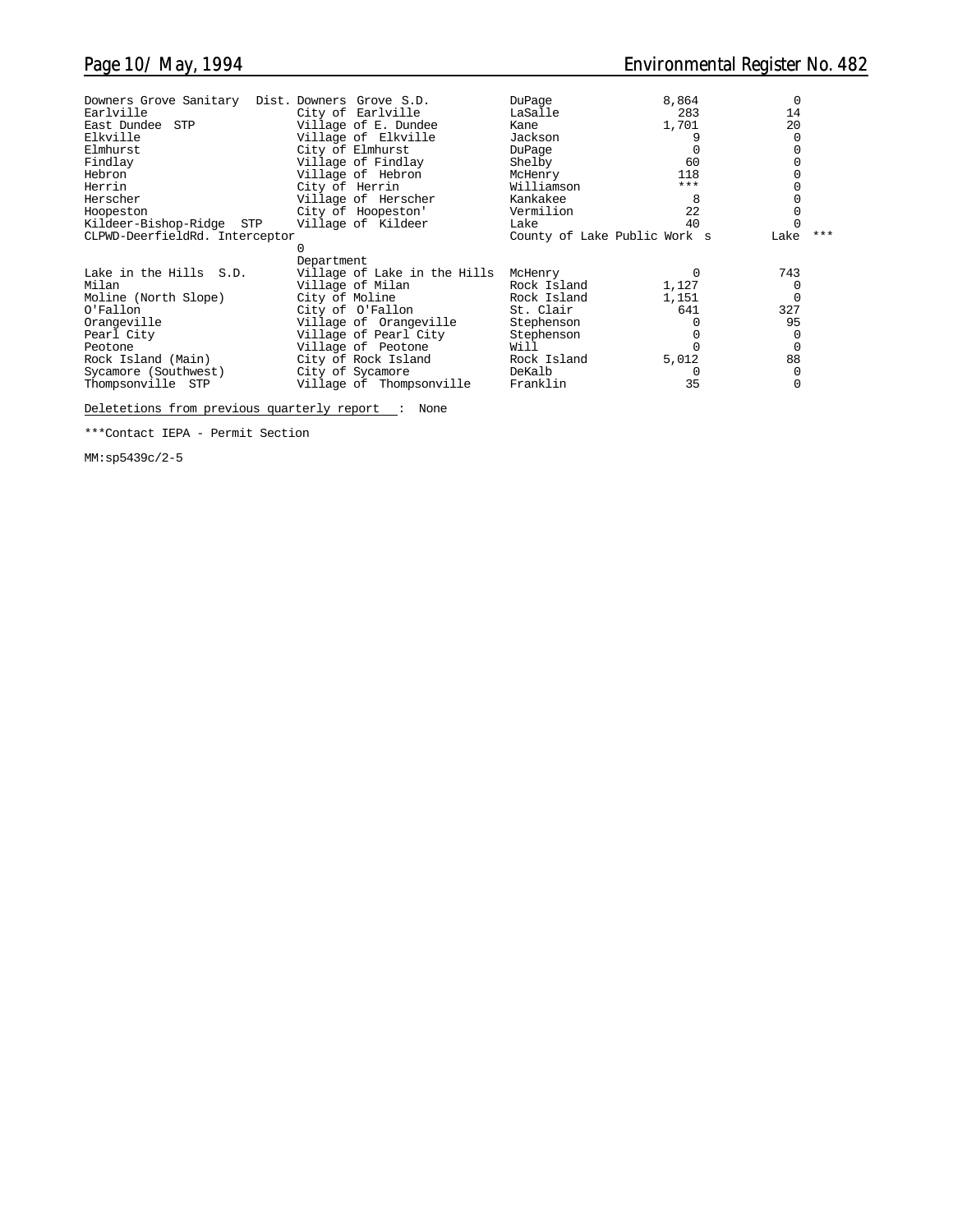### **ENVIRONMENTAL INFORMATION SERVICES AVAILABLE FROM THE BOARD**

**The Board has the following information available:**

**POLLUTION CONTROL BOARD ELECTRONIC BULLETIN BOARD SYSTEM (BBS).** The Pollution Control Board operates an electronic BBS at 312-814-1590. The BBS is available 24 hours a day, 7 days a week, to anyone with access to a computer and a modem - there is no charge for access to the BBS. The best communications settings are 8 data bits (or data length 8), no parity (or parity  $=$  none) and 1 stop bit, i.e., 8-N-1. The best terminal emulation is ANSI-BBS or just ANSI. The BBS contains Board Agendas, Environmental Registers, Annual Reports, and various documents about the Board. You may download these documents to your computer. For additional information contact Don Brown at the Board Offices 312-814-3461.

**SUBSCRIPTION SERVICE OF BOARD OPINIONS AND ORDERS.** The subscription service comprises all the Opinions and Orders issued by the Pollution Control Board in a fiscal year (July 1 through June 30). The Board meets approximately twice monthly in order to issue Opinions and Orders. Usually no later than the end of each month, a volume is issued containing the Opinions and Orders of the Board from the preceding month.

**HARD COPIES OF BOARD OPINIONS AND ORDERS FOR FISCAL YEAR 1993** (July 1, 1992 through June 30, 1993) **ARE AVAILABLE FOR IMMEDIATE DELIVERY.** The cost is \$350.00 per set.

Two formats are offered starting July 1 of last year (FY93): a hard paper copy for \$350.00 per year and an electronic version for \$275.00 per year. The electronic version will consist of Opinions and Orders in the WordPerfect 5.1 format on either 3.5" or 5.25" inch diskettes. The electronic format will allow for word searches and other useful tools provided by the WordPerfect software.

When ordering, please specify the choice of either the hard copy or electronic version. If ordering the electronic version, please specify 3.5" or 5.25" diskettes.

### **SUBSCRIPTION SERVICE FOR BOARD OPINIONS AND ORDERS**

Enclosed is a check in the amount of **and payable to the Illinois Pollution Control Board for the** subscription service to the Board's opinions and orders.

(FY92 available in hard copy only). Address\_\_\_\_\_\_\_\_\_\_\_\_\_\_\_\_\_\_\_\_\_\_\_\_\_\_\_\_\_\_\_\_\_\_\_\_\_\_\_\_\_\_\_\_\_\_\_\_

City/State/Zip **Hard Copy** 

Hard Copy Cost per FY: \$350.00 Electronic Copy Electronic Copy Cost for FY93: \$275.00

Please send to:(5.25" 1.2 MB or 3.5" 1.44 MB) Joseph D'Alessandro Illinois Pollution Control Board 100 W. Randolph St., Ste. 11-500 Chicago, IL 60601

Name and the set of the set of the set of the set of the set of the set of the set of the set of the set of the set of the set of the set of the set of the set of the set of the set of the set of the set of the set of the

Disk Size